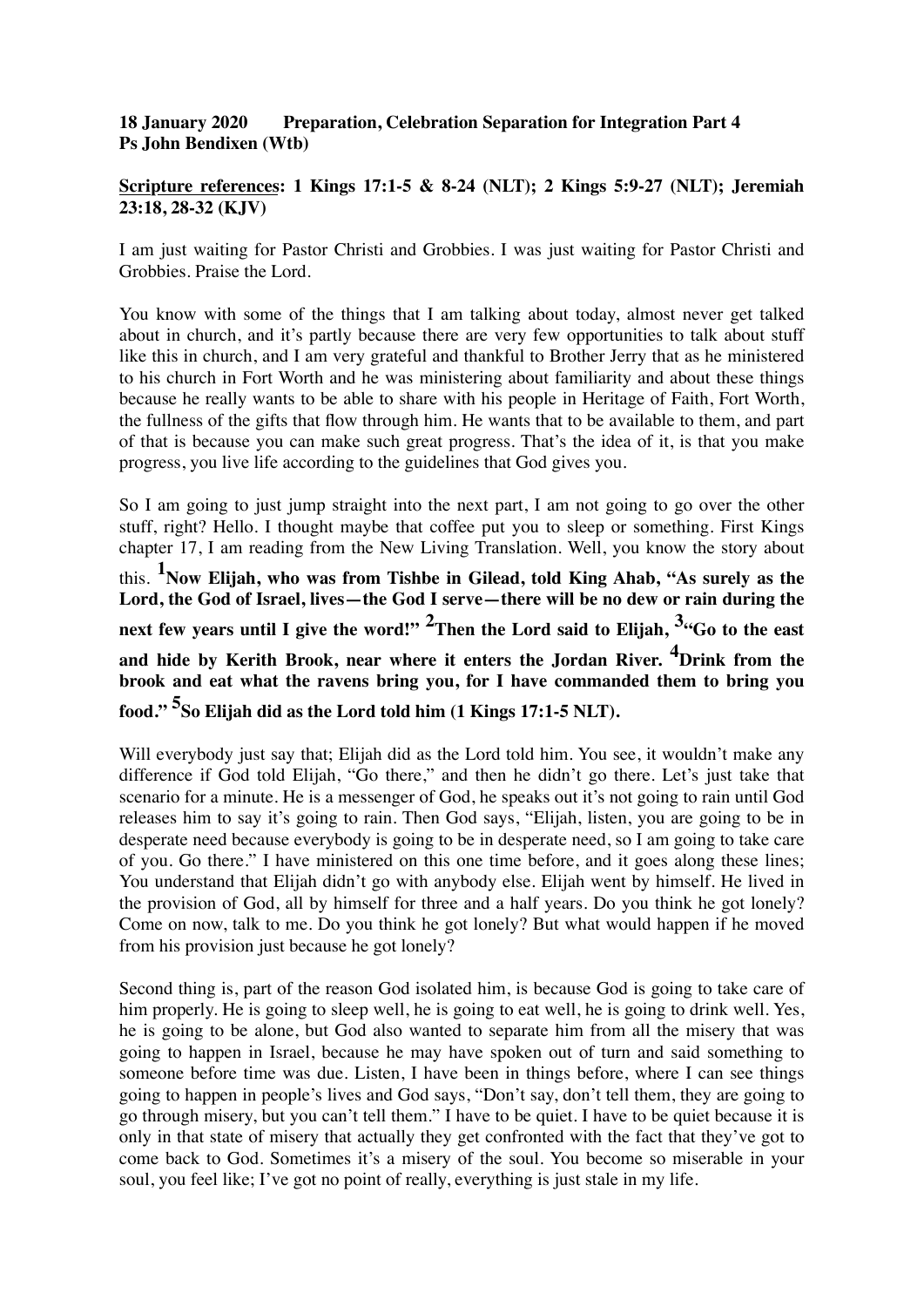Good, may it get staler. I don't know if there is such a word, but anyway, it is now. May it get more stale. I can't help my knowledge of the English language by correcting my own self. May it get more stale and may your heart grow even more weaker within you, so that you turn to God.

When it came to Elijah, God had to separate him for the misery of Israel. God could not afford to make him speak before he needs to speak, because the fullness of what needed to happen. He needed to uproot a very desperate Baal god worship root problem that had developed in his covenant people. The only way that he was going to get rid of it, was three and a half years of drought. When he would come out, he would be able to do some mighty things by God, and be able to fix some things. Come on, you may say you are preaching good Pastor John.

There he is hanging out, but then the brook dries up. Sometimes, God has got a place of provision for you and then He has got a new strategy for you and He has got a new idea, a new path for you to walk in. It doesn't help to stay in a place where you've been previously provided.

**8Then the Lord said to Elijah.** Verse 8, **9"Go and live in the village of Zarephath, near the city of Sidon. I have instructed a widow there to feed you."** Gee, you mean Elijah is going to get fed by a widow, not some rich businessman that's got more money than to know what to do with? No, because a widow would be in desperate need, whereas a rich man would still think that he can serve Baal and God. He probably has enough reserves to keep himself going till this point, and why must I share it with a prophet, who spoke this bad word over us anyway and most of my fortune has been depleted just keeping myself in survival. So, God sent him to a widow.

**10And so as he arrived at the gates of the village, he saw a widow gathering sticks, and he asked her, "Would you please bring me a little water in a cup?" 11As she was going**  to get it, he called to her, "Bring me a bite of bread, too." <sup>12</sup>But she said, "I swear by the **Lord your God that I don't have a single piece of bread in the house. And I have only a handful of flour left in the jar and a little cooking oil in the bottom of the jug. I was just**  gathering a few sticks to cook this last meal, and then my son and I will die." <sup>13</sup>But **Elijah said to her, "Don't be afraid! Go ahead and do just what you've said, but make a little bread for me first. Then use what's left to prepare a meal for yourself and your son. 14For this is what the Lord, the God of Israel, says: There will always be flour and olive oil left in your containers until the time when the Lord sends rain and the crops grow again!" (1 Kings 17:13-14 NLT)**

Hey, come on, church. What if she said, "Who are you? You are just a man like me. The fact that you are asking me for food means you are just as hungry as me. If you are just as hungry as me then you are just a man like me." Perhaps she could have taken this perspective and she could have said, "Why would God want to use me, to meet your needs? I am just a widow with nothing left. Go to a rich man." Come on, now. If she had taken the view that said; "I've just got so little and this is my last and why would God choose me, this singular widow in this whole village - to meet your need? Why? I am not worthy of this."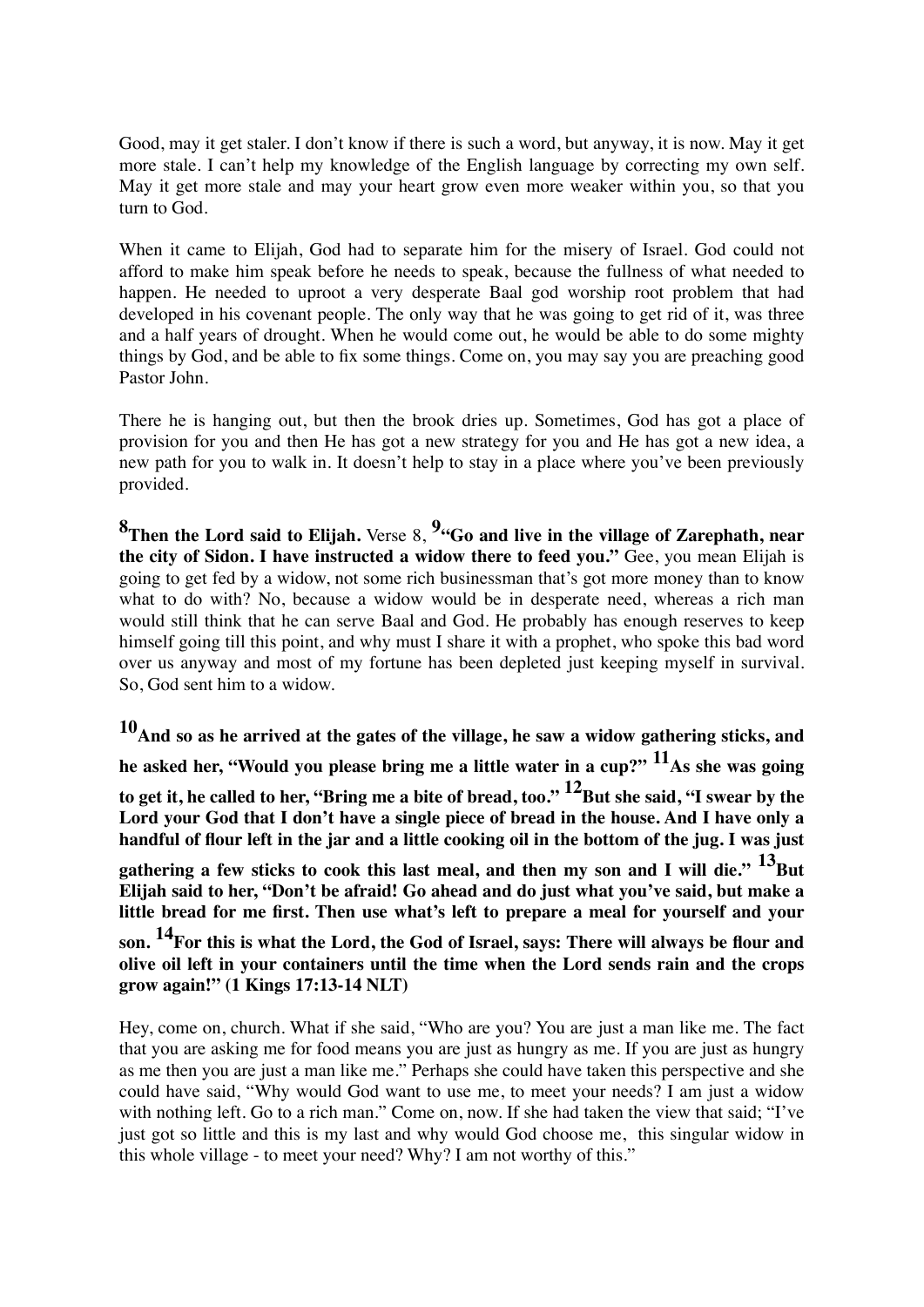Hey, just hear me now. When God comes out with a Word of God to the Body of Christ, through the messengers of God - Brother Copeland and Brother Jerry - and through me, the execution is through me, actually, because although there is a word that has been given about a New Door and supernatural increase, the execution of it has been said; you've got to go with *Project Strike,* you've got to go with *Project Celebration* and you've got to go with *Project Conditioning*. That's the execution.

God speaks to Elijah and He says, "Go. I've got a widow that can feed you." Now he has got the Word of the Lord. What does he do when he gets there? He finds the widow and he says, "Give me some food to eat." She says, "I don't have bread. I've got a little bit of this and I've got a little bit of that." He's executing the Word of God. "Give me that and it will never run dry until it rains."

This is why I come to you. It's totally under the inspiration of the Holy Spirit. Lord, how can I take the Word of the Lord for a new door and supernatural increase in 2020? Here's the thing; I've only got a little bit that I have got to give you, but here is what's going to happen. If you take the little bit that I have got to give you, what will happen is that you will work it and work it and every day it will never run out and it will just be there every day, every day, every day, every day, and then when the rain comes, you will be in a perfect position to get what you need to get. If you just take this view that says; "Ag no, I don't need to do any of that, it's too hard on me…"

Hey, listen. I know. I have been on keto for a while and then December came. No. American trip came. Then December came hot on the heels of American trip. Oh gats. Picked up kilograms of weight. Now I've got to get myself back to eating properly. Come on, now. When your body started getting used to sugar again... and now you've got to cut out all that "lekker" stuff. Your body doesn't like it. It fights you. It fights you. You walk into the kitchen, you come home and you walk into the kitchen and find yourself gravitating to the pantry.

In our pantry, you have to switch a light on, you switch the light on in the pantry and you stand there and you look up and down the shelves and you see the rusks there and you see this there and you see that there… I haven't been eating that stuff for a long time, but they're there. Anyway. I say nothing about that. [*Laughter*.] I plead the 5th, but, you know, I walk in there one day and what?! Packets of crisps and there's… I haven't eaten these things in a long time and there they are. After Christmas and New Year and all that kind of stuff, now what happens? I walk back into the pantry and I am looking for the crisps and now they're not there. What happens? Your body says, "Get in your car and buy yourself some crisps." Right? I mean, it's amazing how your body can talk to you. Loud like! Then you kind of, you know, pluck up your will and you say, "No, no." Then you look at your watch and it's only half an hour later and you find yourself back in the pantry. You have got to say, "No, I am not going back in the pantry. I am just not going to go do that." It's like for the first two or three days every half hour is a terrible half-hour.

Come on, now! When you are starting to put discipline onto your body, it's like it starts screaming louder than it ever screamed before. "Don't hold back from that lovely stuff." I mean, a lot of it is mental, some of it just comes from smells. I mean, sometimes Sharon's making some stuff on the pot on the stove and I walk into the house and the smell hits you [*deep breath*]... [*slaps face*] "No, John. It's not keto. It's Sharon's carbs. It's not your keto."

I am using this as a very practical example because you get a Word from God, but then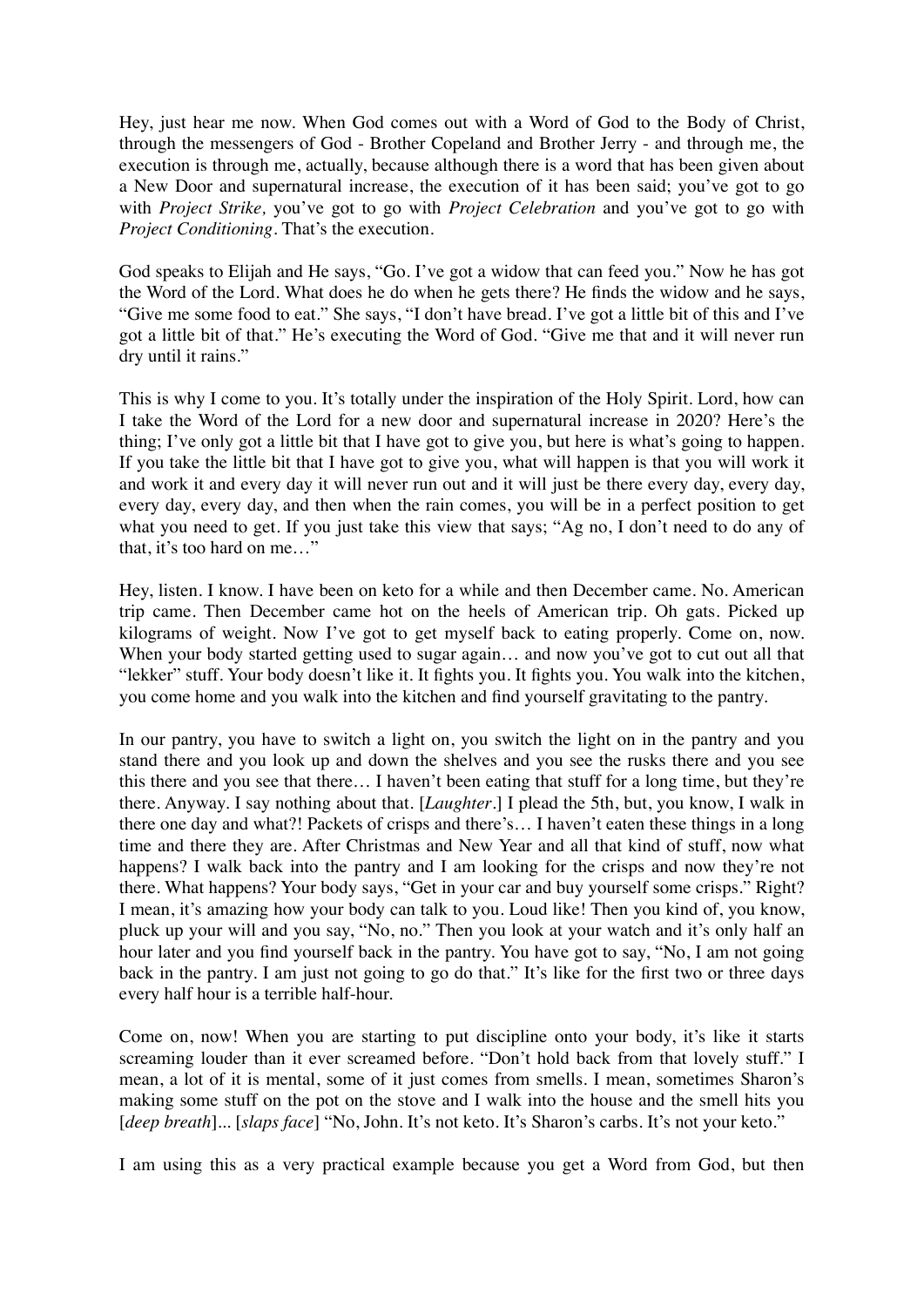you've got to live out the Word from God. If you just get a Word from God that is right out there and it says; 2020 is going to be a year where there's going to be a New Door opened for you and there is going to be a year where it is going to have supernatural increase - if you just look at that Word just like it is, well, you don't know what necessarily to do next.

Well, this is the way I approach God myself; I say, "Lord, here's the word. What do I do next? How do I practically live this word in my life?" When I get before God and I say, "Lord, give me some wisdom here," and He said, "So, John, what did you do?" "*Project Strike*." He said, "This is where your victory lies. You've got to push this victory now through 2020. You've got to push through this victory. You've got to make ground here like you've never made ground before." "Yes, Sir."

Then He said, I mean this is my conversation with the Lord, "Because of twenty years… I am going to cause a rejoicing and a joy and a celebration to rise up in the people that's going to be part of the victory. Not just because you are celebrating twenty years, but it's going to elevate the people's praise and joy and peace. You are going to have community and fellowship and it's going to raise people's ability to motivate and inspire each other to great new heights."

At the same time, if you do *Project Conditioning*, where you go on a, on a physical fitness program and you do some management of your natural body as well as a spiritual fitness program. Just do a couple of keep fit spiritual exercises. I've already started you on that, "I am a son of God, I am a son of God. As a son of God, I can walk by faith, I can do anything, and nothing can hold me back." If you just keep saying, "I am a son of God; I am a son of God and no one can accuse me of anything, and no one can shame me of anything." If you just keep saying, "I am a son of God", that revelation will hit you. When you know what you are as the son of God, the devil's lost you forever. Hallelujah. Praise the Lord. Glory to Jesus.

Out of familiarity, you can look at this and say, and I've even said this to Pastor Sharon, and I wanted to go into this whole thing of let's do *Project Strike* books like we did the 4x4x40 manuals, you know. Let's just do stuff like that, and I just felt in my heart, no, not this time. This time we'll put some scriptures, we'll do it differently. We're going to go, every morning I am going to be on Facebook. We're going to have midday messages and we're going to even have midnight ministry. As the year goes on, we're going to get better at it and we're going to grow into it, and it's going to become something that is powerful. Hallelujah.

This is the way we get it done. This is how we live it out, and so the Lord did say this to me, He said to me, "You can tell the people, that if they will go with these ways of a platform, to get a hold of this word, then I will show them individually things that they can do in their individual lives because they're busy executing. Praise the Lord. Praise the Lord.

I didn't know; I didn't know. I mean I had this little bit of a fun thing going with Sarah, because this card that you got, I got it via a different channel, through what communications normally come through to me and to us in the ministry. Normally the people that I am connected with, they get copied on everything, so then they know what's going on. In this case, it came directly to me. I came, and I showed it up on the board last Sunday and Sarah was like, "Pastor John, where did you get that?" I said, "I've got secret channels that you don't know about", and I made her understand that this secret channel, is my channel for four days. It likely made her crazy.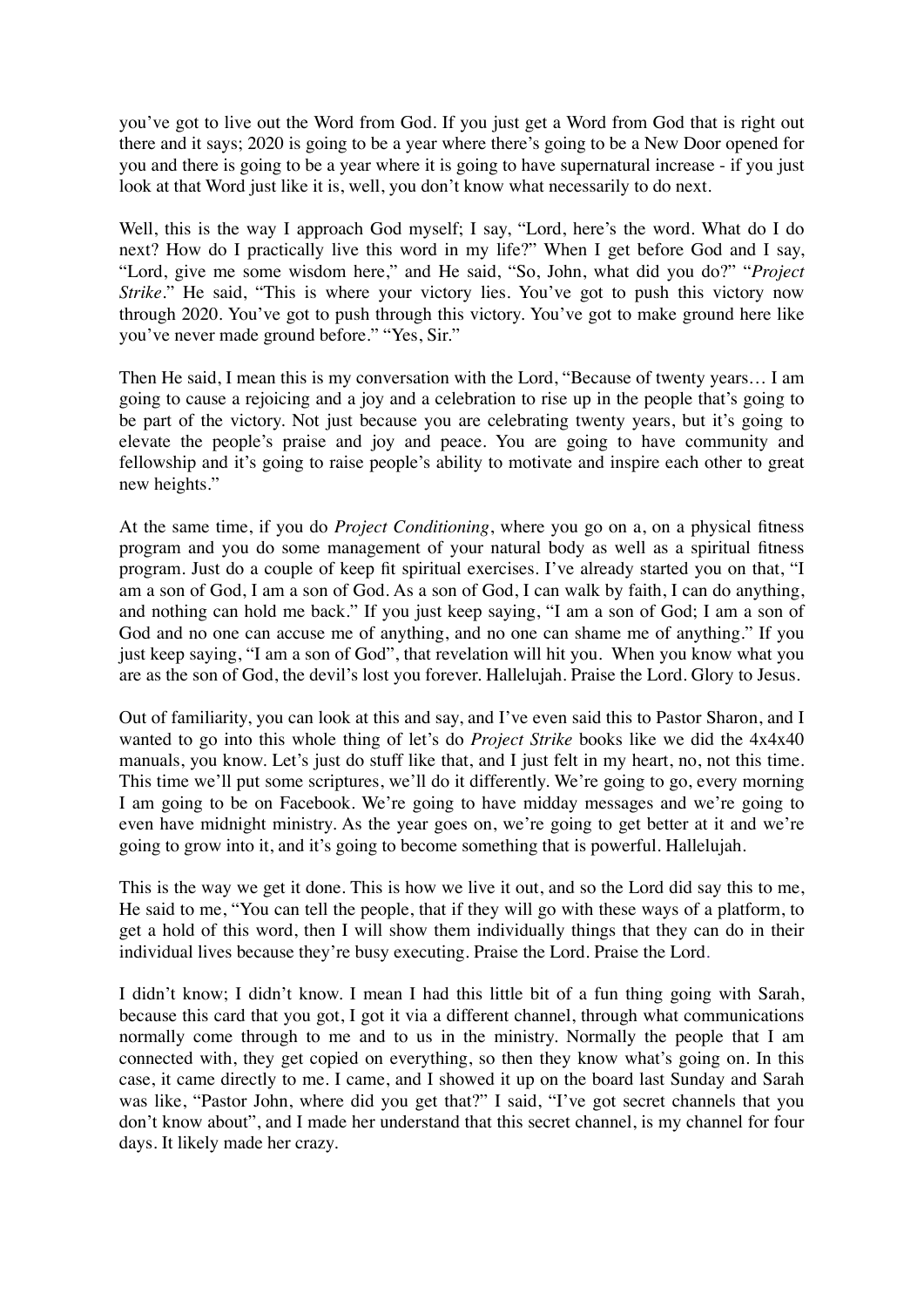Because, "Who is this channel? Who is this person that's bypassing me and us and…?" I sent it to her, and she was like, "Okay, okay now I know, now I am good. I can rest now, there's not some other weird thing going on here." I didn't know until maybe ten days ago that Brother Jerry had this Word from God; to have a point of contact. This seed, maybe it's two weeks. What God put in my heart was *Project Strike*, that's pretty much the same as *Point of Contact* seed.

When Brother Jerry delivered the Word, God gave him also *execution*. We are going to tap into both. That's why I said last week, what we are going to do is take a point of contact seed and it's going to be your first seed that you are going to go into *Project Strike*, where you have seven areas where you want to walk through in your life, where you want God to show up. Where you want to make progress, where you want to change in your life. You are going to sow your seed and Brother Jerry is going to come here, in just over a bit more than two weeks, two and a half weeks, he is going to come here and we are going to give our seed and we're going to get him to lay hands on the seed.

God sent him to us, the beginning of the year so that we can have the whole year. There are some people are not going to get Brother Jerry until November. They are going to send him the thing and he will lay hands on it. I feel like I am the privileged one, he's going to come and put his body over us. His shadow's going to fall, thank you, Sharon. He's going to be right here and put his hands on it, in front of us all, and we can have that contact for our faith. You might say to me, "Pastor John, are you going to do a contact seed in seven strikes?" I am, but you did it before, eighteen months ago. I am going to do it again. "Why would you want to do it again?" Why not? God gave Brother Jerry a specific seed; contact seed. Hallelujah.

This lady, she has this amazing experience where God, is just there every day. There's no extra oil in things, but every day she empties the oil to feed the, now enlarged, family. She has got to have oil and she has got to have meal. It's like every time she makes it, there's just enough. When she looks at it, there's enough left for the next meal, and then it's like the next meal. Every day she's encountering God. It's not like God said, I mean it did happen to another person in Israel at that time, where the Shunammite woman; where she went and He said, "Go and get all the barrels and let it all fill up and then you can sell it and pay your debt", and all that kind of stuff. That was God's strategy for them, and for her, but with Elijah the strategy was; you are going to see God every day and you are going to have to believe God every day for every day's provision.

What an amazing thing to see God, every day. Anyway, I mean, listen, this woman, I don't know what she believed or didn't believe, but she was being fed every day. So now this, this prophet is in her life every day; every day he's in her life because she's feeding him, right? Come on, this is an important little fact; every day this prophet is in her life, every day. Are you all with me now? Please, everybody, say this with me; Every day, the prophet is in her life, every day. Okay, just so we know, just so we're clear.

Sometime later, the woman's son became sick. "How can it be possible that my son becomes sick and the prophet is in my house?" The two doesn't, it doesn't mean that because there's a prophet in your house that you can't get sick. It's just like, just because the Word of God is preached from the platform, doesn't mean to say you can't have hardship, right?

Is it possible, actually, that if we don't fight against flesh and blood, those same spirits that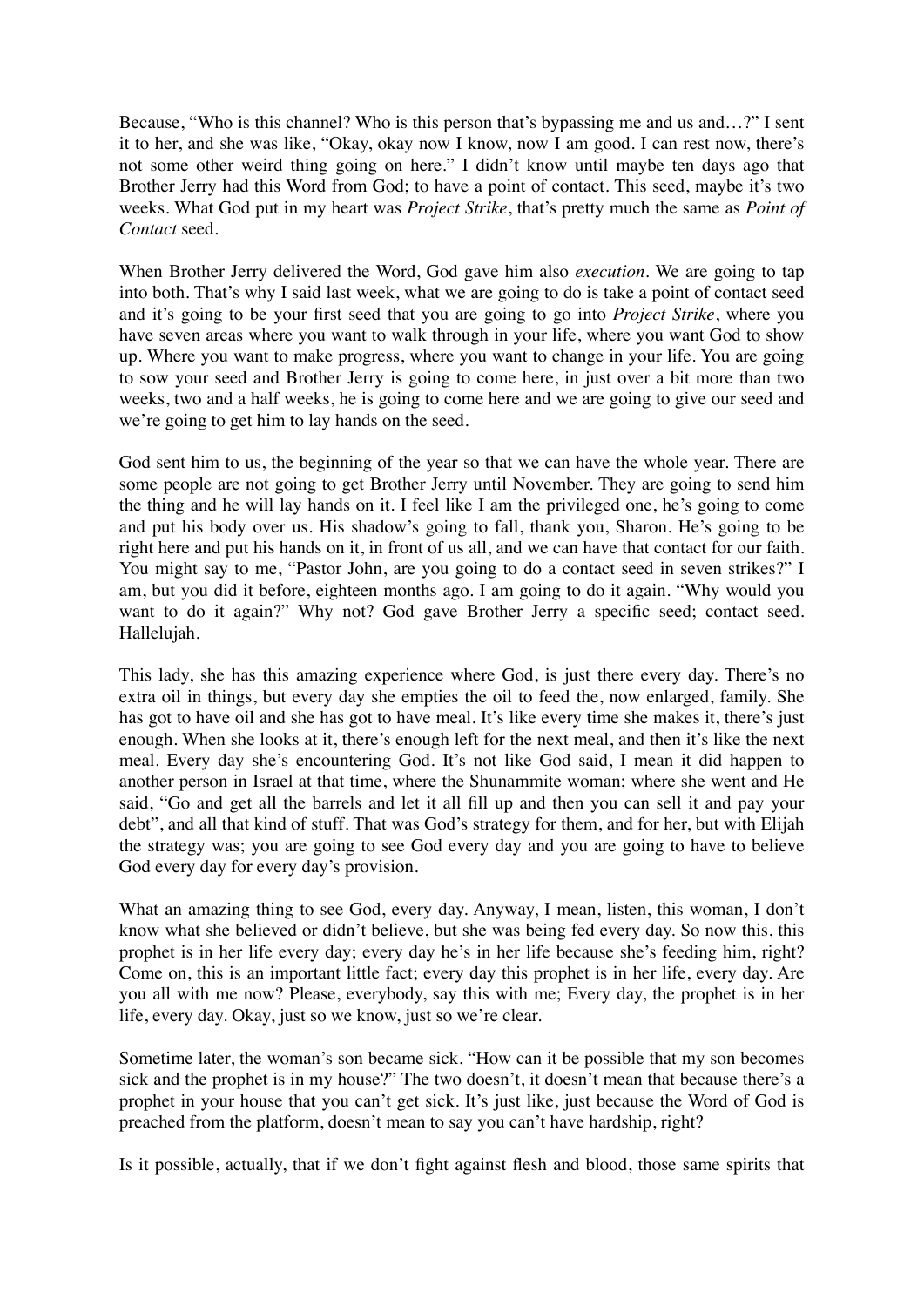were around, they came to attack her son, because the prophet was in her house? Listen to

what she said, because this is what she does say. <sup>18</sup>Then she said to Elijah, "O man of **God, what have you done to me?** Never mind that she's been kept alive. **Have you come here to point out my sins and kill my son?"** Because those days, when a prophet came in your life and judged your sin; you could die. <sup>19</sup>But Elijah replied, "Give me your son," **And he took the child's body from her arms, carried him up the stairs to the room where he was staying, and laid the body on his bed. 20Then Elijah cried out to the LORD, "O LORD my God, why have you brought tragedy to this widow who has opened her home to me, causing her son to die?" 21And he stretched himself out over the child three times and cried out to the LORD, "O LORD my God, please let this child' life return to him." 22The LORD heard Elijah's prayer, and the life of the child returned, and re revived! 23Then Elijah brought him down from the upper room and gave him to his mother. "Look!" He said, "Your son is alive!" 24Then the woman told Elijah, "Now I know for sure that you are a man of God, and that the LORD truly speaks through you." (1 Kings 17:18-24 NLT)**

Well, what happened to the everyday oil and meal? You see sometimes you have this idea that if God doesn't show up in a man, a messenger, that God is using as a man in some extravagant way, that just the provision of food every day is not enough; to prove that he is actually a messenger of God. You are looking for some extravagant supernatural outpouring of somebody being raised from the dead, or somebody's eyes being opened, but actually the real quality and the real progress of her life was that she was alive every day. The only reason they got to the point where her son died was because he was being kept alive every day. Didn't she say, I was going to just make enough and then we were going to go and die? Now she's blaming the prophet of God for the death, but he was going to die from starvation anyway.

Do you see how weird this gets? People get weird about the messenger of God that God's brought into your life; they get all weird about it. So, you said that and then that didn't happen, but you must have meant this and then no. So how could that happen if you are still here and they got all these kind of things that happen? All of it in our modern-day world just throws up barriers; I don't have to receive anything from him, because none of it works anyway. It's actually familiarity because you don't take it as God speaking, you take it as man speaking.

Now watch this, just watch this. <sup>9</sup>So Naaman went with his horses and chariots and waited at the door. Second Kings, I apologize. Second Kings Chapter 5 verse 9, this is another story**. 9So Naaman went with his horses and chariots and waited at the door of**  Elisha's house. <sup>10</sup>But Elisha sent a messenger out to him with this message: "Go and **wash yourself seven times in the Jordan River**. How many times, how many arrows did we strike? *[Congregation shouts: Seven]* How many times must he go dip? *[Pastor John shows with his fingers - seven]*

Well, listen that was what the Lord told me to do. He told me seven arrows. I don't know how many strikes is good enough, but that is what I heard from the Lord. I know that, that man in the Old Testament did three; I was going to at least double that and one more, but I know that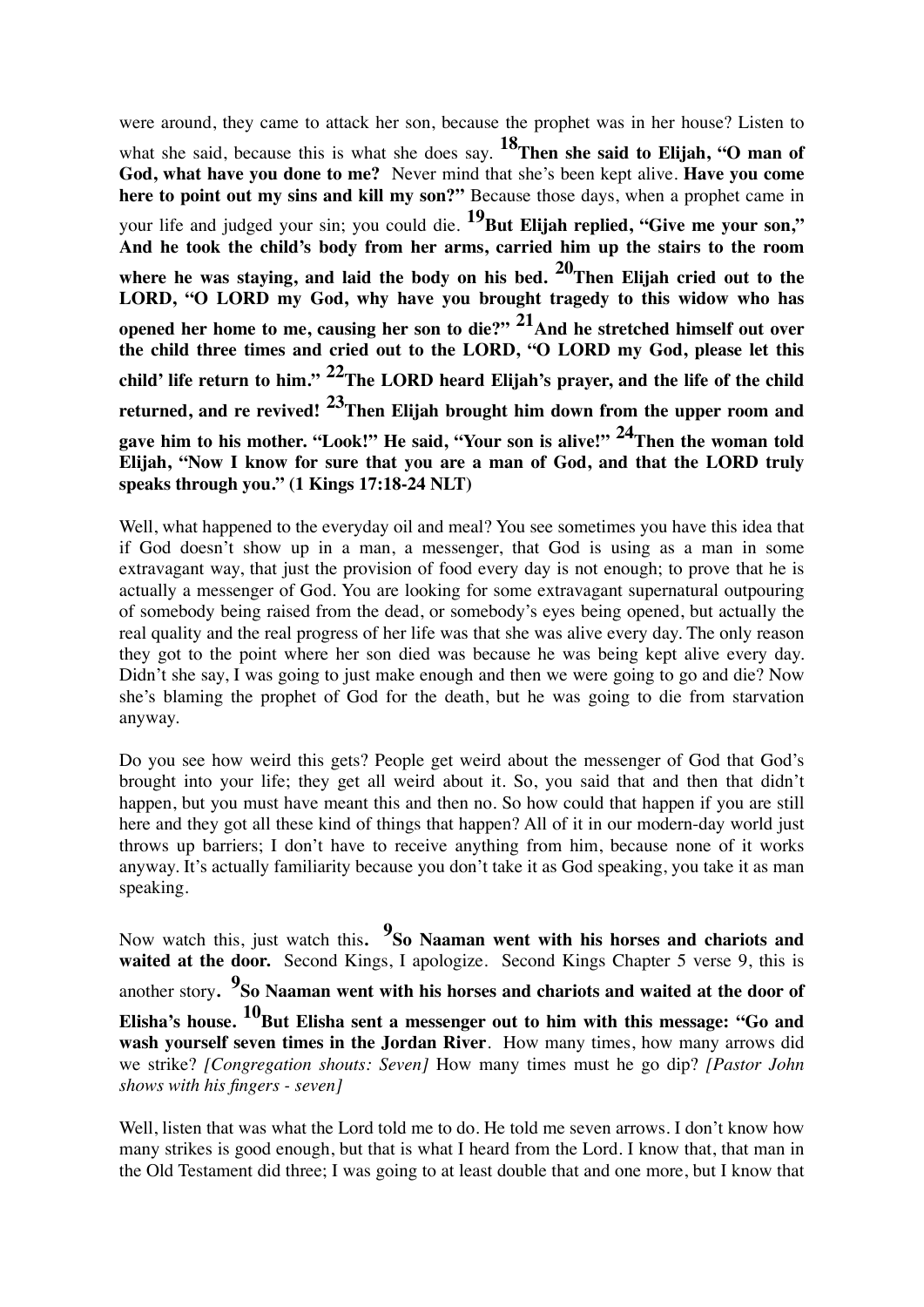seven; scripturally speaking is the number of perfection. So that was how I felt, between me and the Lord, my obedience eighteen months ago, with Brother Jerry. How long ago is it now? It is eighteen months, yeah fifteen months.

So Naaman had leprosy. **10"Go and wash yourself seven times in the Jordan River**. **Then** 

**your skin will be restored, and you will be healed of your leprosy," 11**But Naaman **became angry and stalked away.** What? He's got an incurable disease, someone says here's an answer for you and he says, go to a river and dip yourself seven times; it doesn't matter that it's a dirty river. Do you see that actually this man's ego was so big that he refused to

even hear a prophet of God, tell him what his solution was? <sup>11</sup>Naaman became angry and **stalked away. "I thought he would certainly come out to meet me!"** In other words, he's not even; he doesn't even care about protocol. I am an important dude and he gets angry out of protocol, then he gets angry, because the river's bad. You talk about having all sorts of excuses not to obey God, wow!

**11"I thought he would certainly come out to meet me!" he said. "I expected him to wave his hand over the leprosy and call on the name of the LORD his God and heal me!** 

**12Aren't the rivers of Damascus, the Abana and the Pharpar, better than any of the rivers of Israel? Why shouldn't I wash in them and be healed?"** So now, God has spoken His Word. What does he do? He gets offended, because of his ego and he gets offended because of the execution of the Word of God. He says, "My life is bigger than this, I am a bigger person than this, I am the main dude that counts; he can't even come out and greet me and he wants me to go and wash in a river and then I thought he'll just come because of who I am, he should come and wave his hand and say be healed, because that's actually honourable and suitable."

Actually, if you read further, when we are going to in a minute, he brought so much gifts with, so much treasure with, that he was going to give to him and in that mind, it was his gifts and his treasure that he had with him that he was going to give to him and all of this was all about his ego; "I'll pay for my healing." Huh, let me tell you something. If you ever have to give money to God to pay for something; keep it. If you believe in sowing seed to change your world that's the spirit to have, but if you think that money is paying God for anything, you are wrong.

**12So Naaman turned and went away in a rage. 13But his officers tried to reason with him and said, "Sir, if the prophet had told you to do something very difficult, wouldn't you have done it? (2 Kings 5:9-13 NLT)** Now, they are bringing the execution of the prophetic word down to his emotional level, which is way below, because actually he's throwing a tantrum like a kid. Right? He's throwing a tantrum like a child. They come down and they reason with him like a child. If he had not asked you to come and do fifty push-ups and fifty sit-ups and go and take your spear and prove that you could kill a falcon in flight or something, I don't know, go kill ten warriors. Would you have not done that, to get it? They are appealing to his level of ego, his level of natural man that is just unable to see anything. They managed to get through to him at his level of ego.

I do find that oftentimes when people are like this, you have to take a step back and kind of coach them how to find the way of God. What do you think I am doing now? Preparation, so that we can have integration, that we can have all the manifestation because I know how the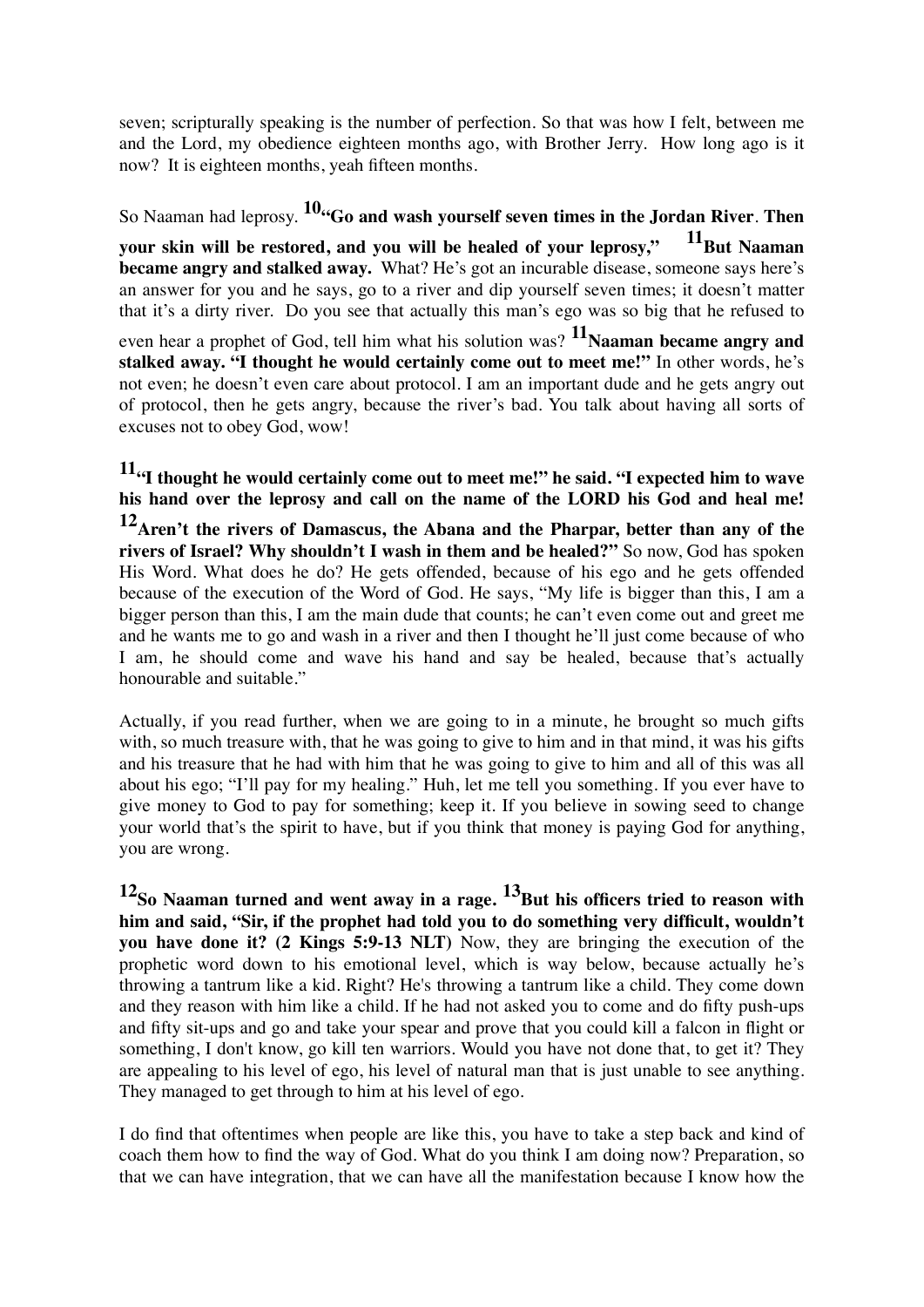devil works. He wants you to be full of ego, he wants you to get mad at the Word of God, part of it is what's happened in the past so that you can't go into the future.

<sup>13</sup>But his officers tried to reason with him and said, <sup>13</sup> Sir, if the prophet had told you **to do something very difficult, wouldn't you have done it? So you should certainly obey him when he says simply, 'Go and wash and be cured!'"** The officers, who are not spiritual. They've got more wisdom than these guys than he is because at that moment it was all about his ego. Sometimes God will have someone come and speak to you and say, "Are you being silly or what? Pastor John is just asking you to show up at Prayer Meeting and you won't even do that. Pastor John is just saying, sow a seed, give a tithe, do something, whatever, and you won't even do that." Ego, "I am mad, raging because I haven't been treated fairly."

**14So Naaman went down to the Jordan River and dipped himself seven times, as the man of God had instructed him. And his skin became as healthy as the skin of a young child, and he was healed (2 Kings 5:13-14 NLT).** Just watch what obedience did. Obedience didn't give him the skin of a man who'd been a warrior for all the years, with all the wrinkles on it. God touched him and gave him the skin of a baby child. He was the youngest looking military leader there ever was. I mean it, no sun weathering, no life, hardship weathering, skin like a baby. He didn't just restore him, He restored everything that happened to him, from when he was a baby on his skin, no blemishes, no wrinkles nothing, pure skin.

Let me tell you, we are right now at a time, if we will take this Word that God has given to us and walk through a New Door and have a belief, for supernatural increase, we can have the greatest results that we've ever had as a people. Not only will He bring us great results now, He will restore and bring it back in such a way, that the years that have been taken away by the locusts and by circumstantial weathering of your soul, weathering of your life, weathering of your finances, God's going to restore it. That's what the Word, God says, "He will restore all of the stuff that the locust has eaten." Hallelujah.

I've got something very important to say, as I was praying about this and reading this the Lord said, "I want you to go there." So, I am gonna go here today, because I believe Brother Jerry's opened the door for me to go here. He was the one who spoke about familiarity. Are you all ready? After I've got speaking you're gonna still love me, hey? Because I am a truth speaker, I am lovable too though. <sup>15</sup>Then Naaman and his entire party went back to find **the man of God. They stood before him, and Naaman said, "Now I know that there is no**  God in all the world except in Israel. So please accept a gift from your servant." <sup>16</sup>But **Elisha replied, "As surely as the Lord lives, whom I serve, I will not accept any gifts." And though Naaman urged him to take the gift, Elisha refused (2 Kings 5:15-16 NLT).** I want to just share a testimony with you. This is not something that I have ever spoken about publicly and I will name no names and it will remain confidential, it is just the story, that is important.

There was a person, a lady in the ministry, that was looking for God to have a major breakthrough in her life and so she recognized who I was spiritually. What she did was, she brought all of her life's jewellery to Pastor Sharon and I, which was worth a considerable fortune. She felt that this was the best and biggest seed that she could give to us. It was a considerable fortune, a lot of money, worth a lot of money. At the time we received the gift,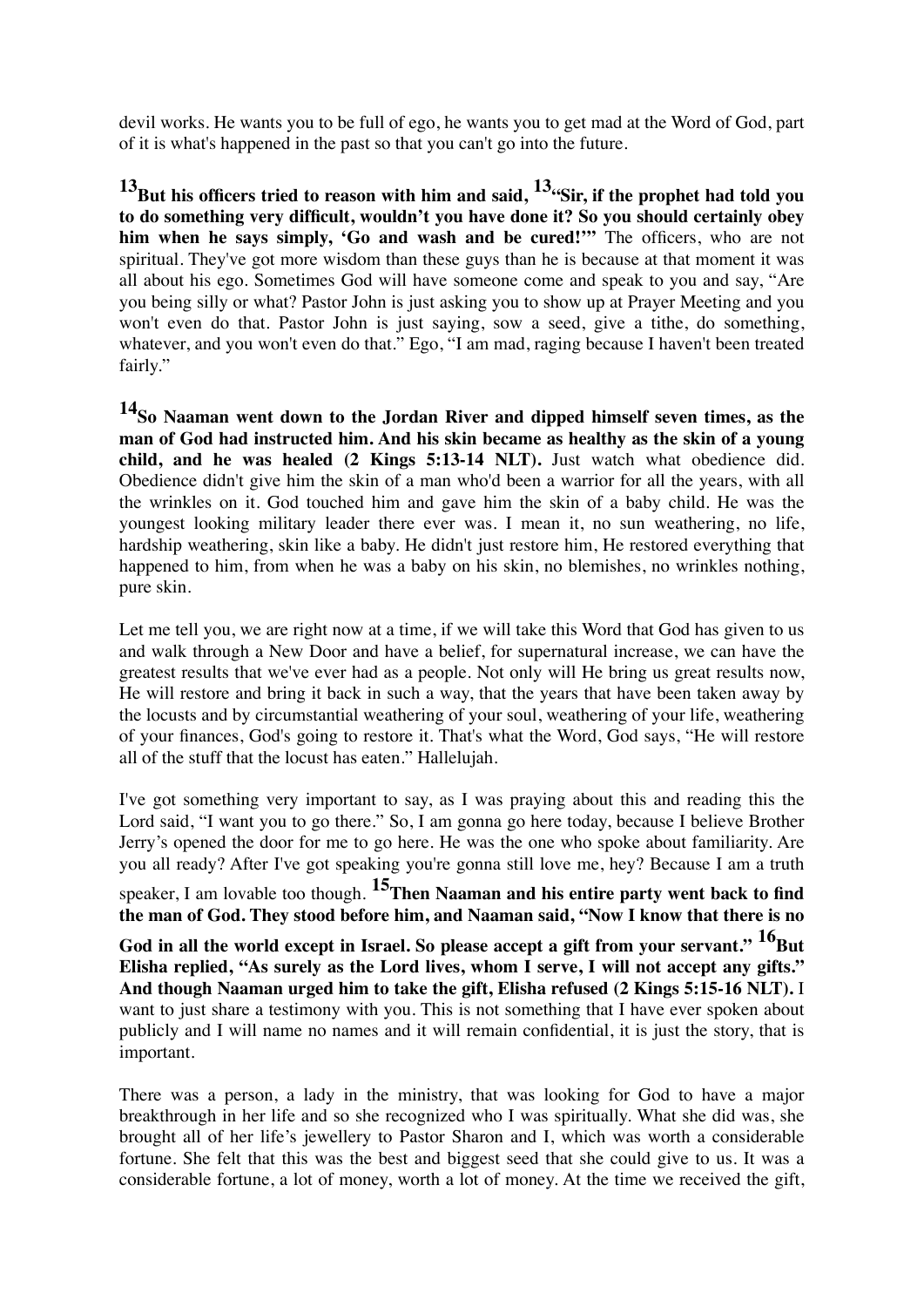but did nothing with it, we just kept it in a safe place because we did have no liberty, other than just to keep it in a safe place.

One year later, from that date, the Lord said to Pastor Sharon, "It's time to give back the jewellery." Why did that happen? Well, in the first place, it needed to be something that was from her heart and it needed to be given so completely that there was no going back, right? At the same time, God didn't want us to hold on to that jewellery, He wanted to give it back to her. That becomes a twice sown seed. I understand that there are times in life when God doesn't want you to take a seed and hold on to a seed because it has great value to you.

Sometimes when a seed comes to you, God will say to you, "This is not for you. You have to receive it, so the value can come to the person, but go give it back or give it to someone else." Come on now, there are other times when people have said, "I felt led to give you significant seed" and the Lord said, "Take it, take it." There is no one direct answer for anything in your life. You have to be led by the Holy Spirit and you have to be led by God. Elisha became aware that this man's ego almost stopped him from getting his healing and so when he comes to proclaim that this is the God of Israel and he brought all the seed with him he said, "You can't buy what you need from the God of Israel. What you got from God is free." You can never say that you could buy something from God.

Watch this now, this is very important. <sup>16</sup>But Elijah replied, "As surely as the Lord lives, **whom I serve, I will not accept any gifts." And though Naaman urged him to take the gift."** You know what it is when someone is urging you? It is like they won't accept no for an answer. Elijah had to actually make a firm stand, "As surely as God is my God, the One that you said, there is only one living God, as surely as He is God, I am not taking your offer." He really wanted him to take the seed. This is about his heart, because if he took the money, then he could always say, "I got the "healing, that I paid for it", but in the wisdom of God, when God actually saved his life, I will not pay for it. You are going to live with the fact that God healed you by His grace. Can never be about the money, it's always about the grace.

**17Then Naaman said, "All right, please allow me to load two of my mules with earth from this place, and I will take it back home with me. From now on I will never again** 

offer burnt offerings or sacrifices to any other god except the Lord. <sup>18</sup>However may the **Lord pardon me in this one thing: when my master the king goes into the temple of the god Rimmon to worship there and leans on my arm, may the Lord pardon me when I** 

**bow, too." 19And Elijah says, "Go in peace." So Naaman started home again."(2 Kings 5:17-19 NLT)** 

Do you see what happened when Elijah stood his ground and said, "You can't pay for God?" The next thing that he does, is he says, "I've got a situation at home and I am not going to worship any other god, but your God. Now, I am asking to take some dirt from this place, which is the land of Israel. I am going to sacrifice in Israel, where I am at, but the only way it can be in Israel is by taking loads of dirt with me, so that it's like I am in Israel." Then he says, "That I've got a problem. I am the captain, I am the head of the army of my king and he is going to expect me to go with him into his place of worship. Would you forgive me even now before I go there, that I am not going to be participating but I have to serve him in this way while he worships his god." Elijah says, "Go in peace." In other words your heart has been fixed. How did his heart get fixed? No, to the money. Hello?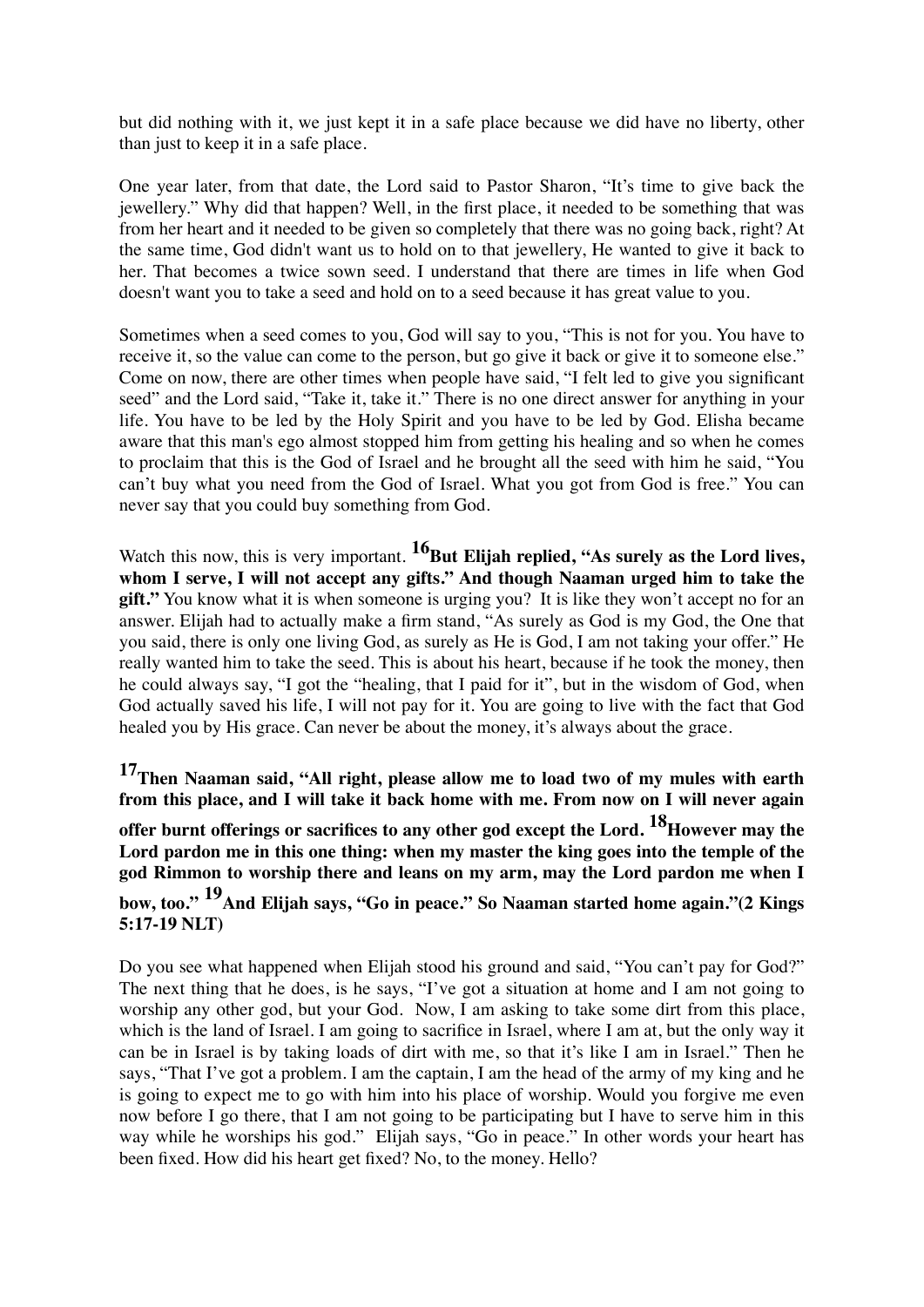This is a very important story here, because there is something about a strategy, that God gives you the execution, that what happened was he saved Naaman's life by his obedience to the Word of God. Then when he came to give him gifts, he said, "No that's not the strategy of God." The next thing it is can I take dirt, because I want to worship your God. "That is good Naaman and your heart is getting right now." I've got to go and serve my master and this is going to cause a conflict, so pardon me before I sin. Prophetically God says, "This is in order." His heart is in the right place, his place in business, his place in war, cannot be changed. If it is going to get changed, I am going to change it with him for the moment this is the cause of action that he must take. Hello? That is why execution of God's Word becomes a very important thing.

Now, **20But Gehazi, the servant of Elisha, the man of God, said to himself, a "My master should not have let this Aramean get away without accepting any of his gifts. As** 

surely as the Lord lives, I will chase after him and get something from him." <sup>21</sup>So **Gehazi set off after Naaman. When Naaman saw Gehazi running after him, he climbed down from his chariot and went to meet him. "Is everything all right?" Naaman asked. 22"Yes," Gehazi said, "But my master is send me to tell you that two young prophets from the hill country of Ephraim have just arrived. He would like 75 pounds of silver**  and two sets of clothing to give them." You see, Elijah could not get bought. Now he is making an excuse that there are others that need it, that have come into his company so can you please give it. **23"By all means take twice as much silver Naaman insisted. He gave him two sets of clothing, tied up the money in two bags, and sent two of his servants to**  carry the gifts for Gehazi. <sup>24</sup>But when they arrived at the citadel, Gehazi took the gifts **from the servants and send the men back. Then he went and hid the gifts inside the house (2 Kings 5:20-24 NLT).**

Let me just tell you what is at stake here. What is at stake here is that there are things that God places on my heart and He gives them to me. He has me, as His messenger. I will tell you that there are many churches and there are many people around the world, that see a successful person, that is called by God to do a work. Then they just build a ministry, on the model of someone else's success. That is called profiteering out of another man's ministry. That is not connecting to another man's ministry or to a ministry out of a pure heart.

What Gehazi said was, "I am going take the anointing that's the prophet and I am going to take that anointing and those words that he spoke and that healing and I am going to make for myself money with the same anointing. I am going to present it as if it is my anointing and I am going to present it as if it is, but it is going be to my account. It is going to be my profit." Hello?

Why do you think I have a relationship with Brother Jerry the way that I have? There are many people around the world that say, "You use Brother Jerry and Brother Copeland, Brother Haggin, your use their names for just about everything that you do." Why do you think I do that? I am not looking for glory to bring to myself when I've actually grown up under another man's authority and another man's learning and teaching.

There are things that God gives me for myself and I teach them to you, but it is all ultimately based on what I've been taught by my actual father and by my spiritual fathers. I have no shame to tell you that I learned faith from Brother Jerry. I have no shame to tell you that this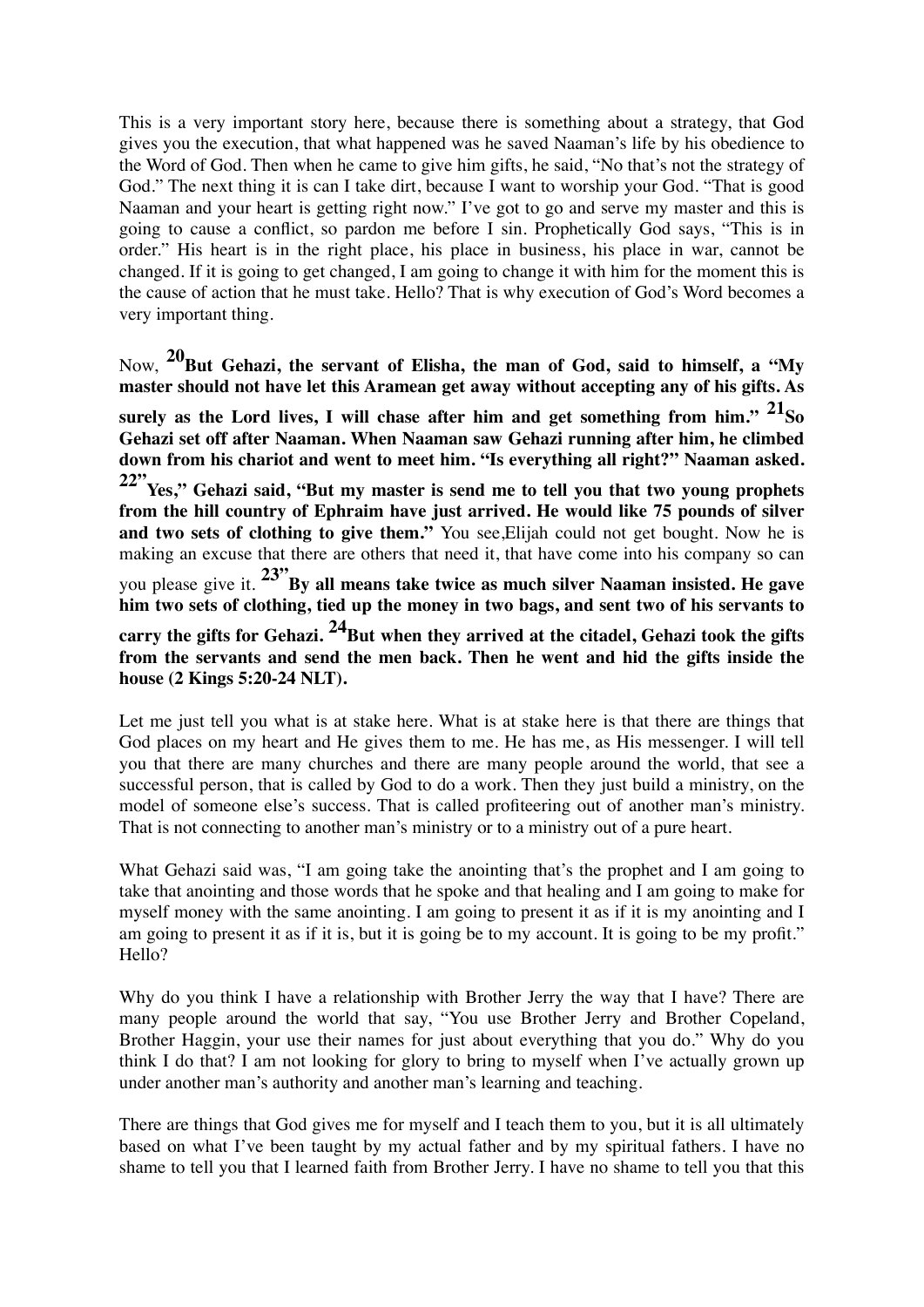very thing of striking the ground, the principle of it was found in what God showed up in his room and spoke to him about you know, sowing in famine. Where the Lord showed him; take ten seeds and plant them and in the same year, he received hundredfold return, in aviation and in ministry and in TV and all that stuff. He planted seeds and I got that principle and I did it in my life, in a different way. In a revelation that God gave me, but I've got no shame to tell you that that's where it started for me because my heart is pure about it. I give honour to my spiritual fathers that have taught me what to do.

If I began to do things and create ministries and do things out of out of my own place, for my own self for my own profit, watch what happens. **25 When he went to his master, Elisha asked to him, "Where have you been, Gehazi?" "I haven't been anywhere," he replied.** Well, that shows his heart right there. <sup>26</sup>But Elisha asked him, "Don't you realize that I **was there in spirit when Naaman stepped down from his chariot to meet you? Is this the time to receive money and clothing**, **olive groves and vineyards, sheep and cattle, and male and female servants? Because you have done this, you and your descendants will suffer from Naaman's leprosy forever." When Gehazi left the room, he was covered with leprosy; and his skin was white as snow (2 Kings 5:20-27 NLT).**

Can I tell you what the spirit of familiarity does? The spirit of familiarity feels like you can do things and get away with things, just because you know things. You are totally unaware of the power of the spiritual principle that you are working against or working with. If it's not in your heart then even though it might be coming out of your mouth, you are in a bad place.

Hello, and so, here's the thing. I believe that this morning's message is dealing with familiarity on a different level. This is not about and understand where I am coming from. This is not about whether Gehazi, the servant didn't know that the man that he was around was a prophet. He knew full well and up to this point he was actually in order. Right? Because he served him. How would he have served him? Can I be real basic about this, those days they didn't have toilets that flushed. This man would have probably gone to use the latrine somewhere, and his servant Gehazi would have gone and emptied and cleaned the latrine for him.

I am trying to be basic here, so that you understand, that this servant knew that Elijah was a man, his gender was a man, he was a male man, but he was also prophet. He had witnessed this man and prophet living side by side together. When he went after Naaman, what happened was, he assumed that never has the prophetic gift been against me because I've served him, so I can go and get all of the wealth. This is my one time that I can break free of being a servant. This is my one opportunity in life, where I can get immensely wealthy in one moment by sharing, in this moment of glory and victory for God.

Hey, and when he comes back, Elisha says to him, did my Spirit not go with you? Was I not standing there with you? They did not see him, God had his spirit open up in the spirit realm and he was standing and he was listening to every word and listening to the conversation. When he came back with all this wealth, he asked him "Is this the time to create your future? This is not that time. Now your future will be full of sickness, sin and full of disease."

Why was it such a big deal to God? It wasn't just that he went against the will of God, but it is possible that what he did to Naaman, was undermined the work that God had done in Naaman's heart. That is what happens is, that when you take the glory for yourself, you undermine other people's faith in God.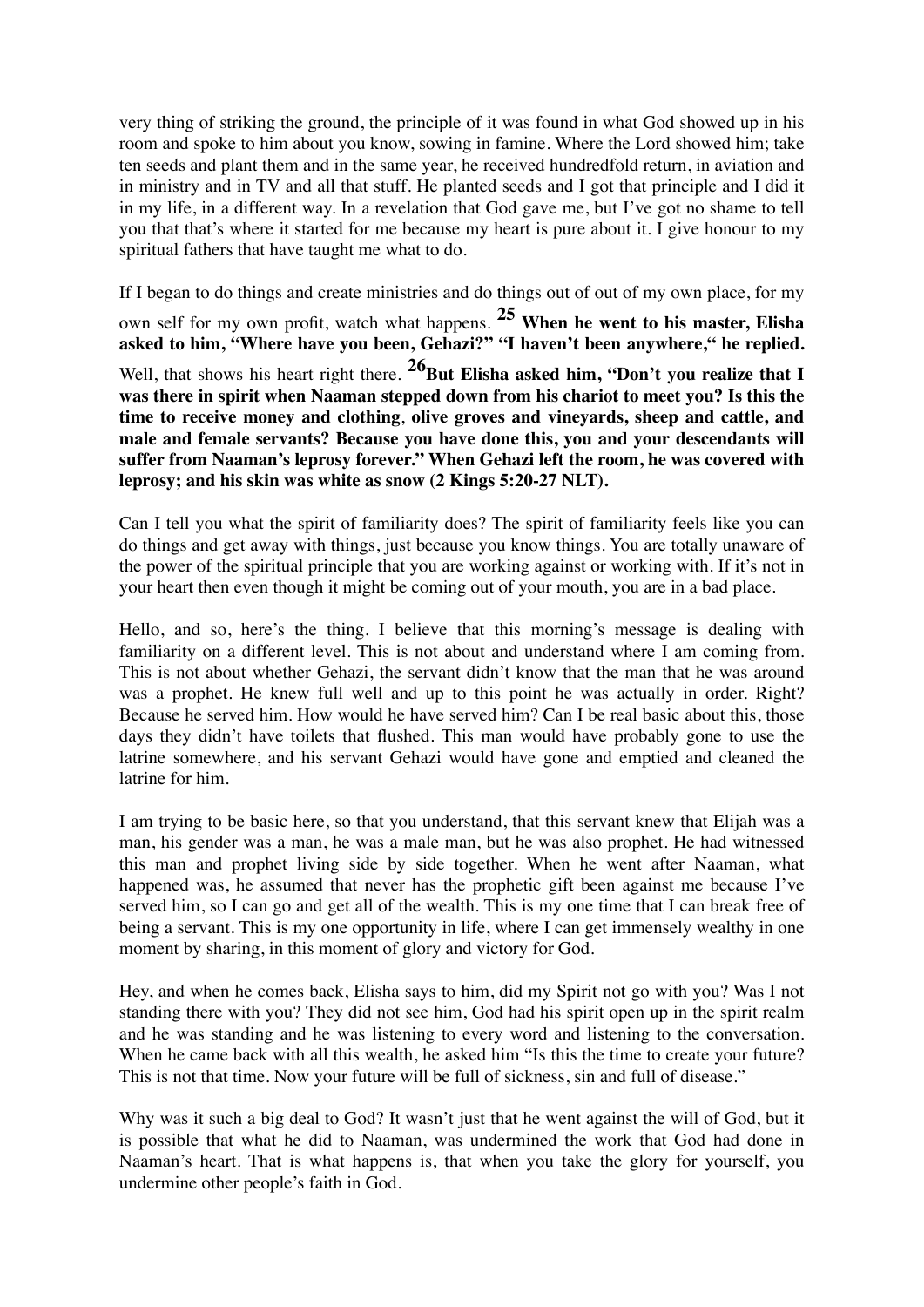I believe that is part of the reason why as a ministry, God has had us raise a very high standard of living, in faith. We do have a high standard here, and it's just like Kenneth Hagin. Kenneth Hagin asked God one day, "Why do You always have me preach Your best and Your highest?" He said, "Because the people don't know what the best and the highest look like, they can never go there."

If you always preach to people's humanity, in other words, if you do to Naaman like his officers did to Naaman, then all they can ever be, was hear people at that level. It takes someone that operates at a higher level to teach you what the higher level is at. Which is why I give honour to the men of God, that have imparted and input to my life that I still walk with because they have helped me get to a higher level.

Just let me tell you, just for the record sake. I have run Brother Jerry's ministry, I've been a trustee for his ministry in South Africa for the last 23/24 years, I've watched people work for Brother Jerry, in America, leave his ministry and take his whole partner database with them, then send all his partners, mail letter to them ask them to contribute to their new ministry. It's not just happened once. It's happened a number of times, he's not the only pastor to minister to suffer like that.

I can honestly tell you as I stand here today, there has never been a moment in my life where I have stood in a meeting, I will tell you, I've had this happen to me. Somebody has come and said, "We want to be involved in your missions in South Africa and we want to take our dollars and give it to you, so that you can use our dollars in South Africa, in your mission's program." I said, "No, thank you." They said, "Why not?" I said, "Because you are connected to Brother Jerry, you give those dollars to Brother Jerry and if Brother Jerry chooses to give some of those dollars to us, then that's his call. I am not taking money from you, because you got enough money and because you feel like you want to give me money for our ministry because you are Brother Jerry's divine connection. I am not taking money from Brother Jerry's divine connection for myself. This is what he did; he says, "I've never heard anything like this before. I've never seen anybody operate like this." No, because everybody that's from churches wants to get as much money as they can. They don't operate out of honour and a deep sense of what God is established as His protocol spiritually in the earth.

When my spiritual leader, my apostle, my spiritual father comes and stands in my pulpit, I have an open face. I have a shameless face, that even though I had his whole database. All the years, I had this database, in fact when he actually left the ministry, I made sure that the database went with, when they closed the office in South Africa. I made sure the database went with him because I said, "I will never have anybody accuse me for something that I didn't do." When he comes to visit me, he can never turn around and say to me, "You took some of my people and you went after people that are willing to sow seed and you went to go and find a source for yourself." Hallelujah. You see, because that would have been familiarity. It would have been familiarity. Hallelujah.

There are many people on the earth at the moment that speak for God, there are many people that speak for God and they are not speaking for God. I want to say; I am thankful that we have a man, that is a spiritual man that has served God all his life with integrity and he's coming with an increased mantle of the spirit of seeing and knowing on his life and he's coming to visit us and I am tapping into everything that he has got for us and I mean this. I don't care where you have found yourself in the last year, the last two years, the last five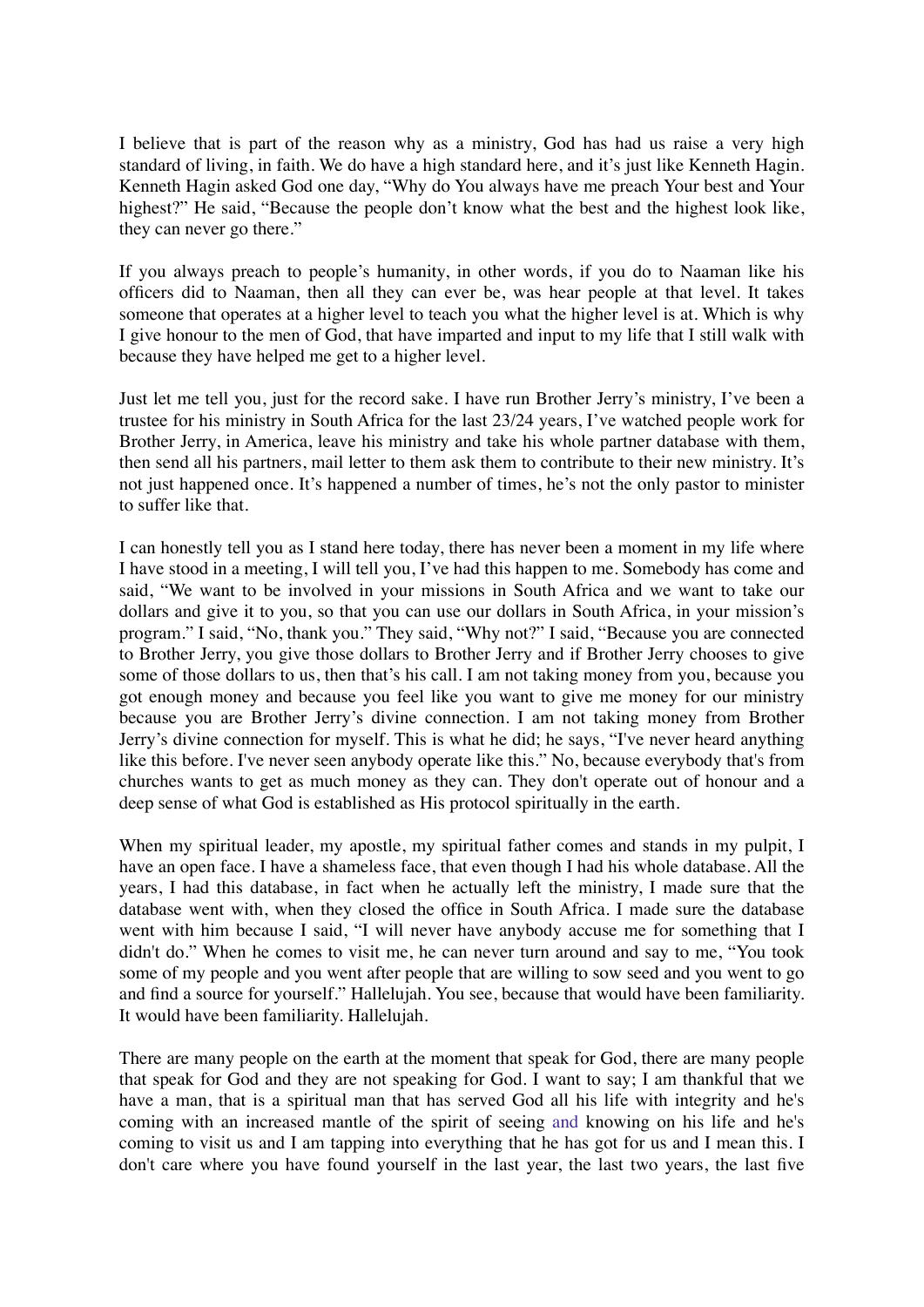years, maybe even in the last ten years. Now is your moment to walk through a New Door. Don't let the devil lie to you that...

Thank You, Lord, that even your own familiarity with your own self, with your own familiarity with your own weaknesses, provide you the excuse to not go forward, because it's the same spirit of familiarity. I am familiar with myself, I know what myself is, I know what my weaknesses are, I know who I am, I know what I am not capable of doing and what I am capable and therefore that's an excuse to not to go forward. I want to live with myself, by myself, with all my stuff that I have, for all these years and I've never been able to make progress because I am so familiar with my own self. You may not be permitted to use that familiarity to not go forward.

When I heard Brother Jerry talk about familiarity the Lord started to get on my case and He said, "Today you're going to deal with this thing, once and for all. You're going to get some things out here." Hallelujah. Just, because you're real and honest about your own weaknesses and about your own self doesn't give you freedom to operate and keep on operating that way. This is good preaching. I did command you to love me afterwards.

I want to tell you that I feel like my work is done today. I know we were supposed to have services after lunch, but I feel like by the Holy Spirit my work is done today. I don't have to keep going with longer periods of time just because you're here. I'd rather obey God and say this is what God wanted to say and shut it down and go home, because anything I have to say after this is just me and I don't want to be me, I want to be a messenger of God. Hallelujah.

Next week, God willing, next Saturday morning I'll deal more and you'll see some stuff come on the website during the week, but I'll deal more with *Project Strike* and *Project Celebration* and *Conditioning*. I will share more with you because I've got it all on my notes I promise you it's all here. I was ready to teach you the whole day, but actually I've got to just follow the Holy Spirit.

I am going to read you the Scripture, Jeremiah chapter 23 verse 18, **18For who hath stood in the counsel of the Lord, and hath perceived and heard his word? Who hath marked his word, and heard it? (Jeremiah 23:18 KJV)** Today you have heard His Word and today as a mark that we have heard His Word. Verse 28 of the same chapter. <sup>28</sup>The prophet that hath a **dream, let him tell a dream; and he that hath my word, let him speak my word faithfully. What is the chaff to the wheat? saith the Lord.** In other words, chaff and wheat have got nothing to do with each other. In other words, if someone wants to speak a false word, with the wrong intent so that they can profit from it, that has got nothing to do with the purity of what I speak. **…saith the Lord. 29Is not my word like as a fire? saith the Lord; and like a hammer that breaketh the rock in pieces?**

I declare today that this message that I have spoken is like a fire from God and it is like a hammer and it is breaking that heart of familiarity that is in you, for your own self. It is breaking that heart of familiarity and it is burning all of the rubbish of words that have been spoken, that people have profited over in your life when you have some answer to say, "It's my ego and my deal." This word breaks it; today. **30Therefore, behold, I am against the Prophets, saith the Lord, that steal my words everyone from his neighbour.**

I am against prophets that steal my words. What words do they steal? They hear what other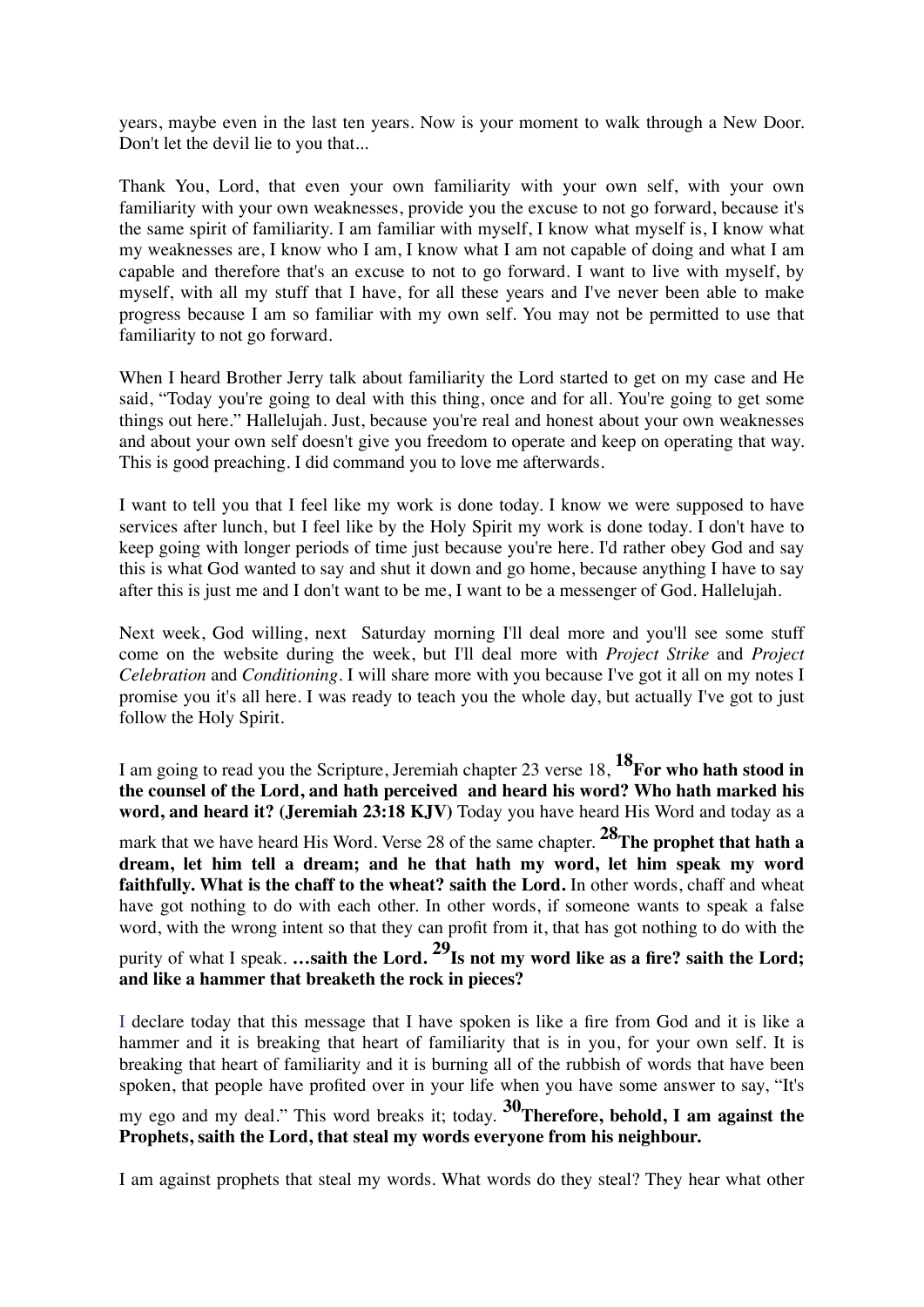prophets are saying, they steal their words and they go and use it as though they are prophets and make money out of it. Setting themselves up as great preachers, in the earth because they got, they've got a… Let me tell you this is big in the church, that there is a spirit of leadership and there's a spirit of excellence and there's a spirit of motivation and inspiration and organization. You have many, many churches around the world that have got, all of these great gifts that are operating and they're making money out of it. They're doing it because they hear words from other true pastors and shepherds and leaders and they use those words to build themselves organizations that can feed them. Feed their ministry, feed their ego, feed their pride.

**30Therefore, behold, I am against the prophets, saith the Lord, that steal my words**  everyone from his neighbour. <sup>31</sup>Behold, I am against the prophets, saith the Lord, that **use their tongues, and say, He saith. 32Behold, I am against them that prophesy false dreams, saith the Lord, and do tell them, and cause my people to err by their lies, and by their lightness; yet I sent them not, nor commanded them: therefore they shall not profit this people at all, saith the Lord (Jeremiah 23:28-32 KJV).**

Part of what God has me, preparing us for, is that we have a true prophet of God that is coming into our church. We are connected to prophets of God, that have established themselves as truth speakers. That have established themselves as true prophets of God. In fact, I don't often like to speak that, but I am taking again liberty from Brother Jerry and the way that he spoke. Brother Jerry said this, he said, "Are you telling me that if I don't go with the Word that you have spoken, that I will not see the results that you are talking about?" Brother Jerry said, "Yes."

Well, why is that? Well, because the prophet of God has spoken. Any results that you might see are your own doing – if you are not going with what the prophet of God says. I take liberty from my spiritual father, that I can stand before you today and I can tell you that you may judge, my prophetic words that I've brought to this church over the years. Judge them; to see if any of my prophetic words have been inaccurate or wrong. Did I not prophesy when there was a time and I said, "There is an event that is going to happen in this nation that might actually bring this nation to its knees?" Marikana happened three or four months later?

I don't often stand in the office of a prophet and it might be because of a spirit of familiarity. There have been times when God have me speak, about there's a time of financial hardship coming and so get yourself ready because you got to be prepared for it. Right church? There have been times where God had me speak on His behalf into the airwaves for the nation and for those that were here, but certainly for our people.

I stand before you as a messenger of God. I stand before you, having heard from my spiritual father and I stand before you as someone who hears from God and I say, "The execution of what God has prophesied is - *Project Strike, Project Conditioning* and *Project Celebration*." I tell you this now, by the Spirit of God, that if you will flow with God about, in this year, you will not recognize yourself when you get to next year. Because God will make up things for you that you couldn't imagine He would make up for you this year, but we have got to get rid of this spirit of familiarity. Hallelujah.

When Brother Jerry comes and he is coming to preach to us, he may say some of these same things that I've said to you, because some of what I preached is his stuff. Then you are going